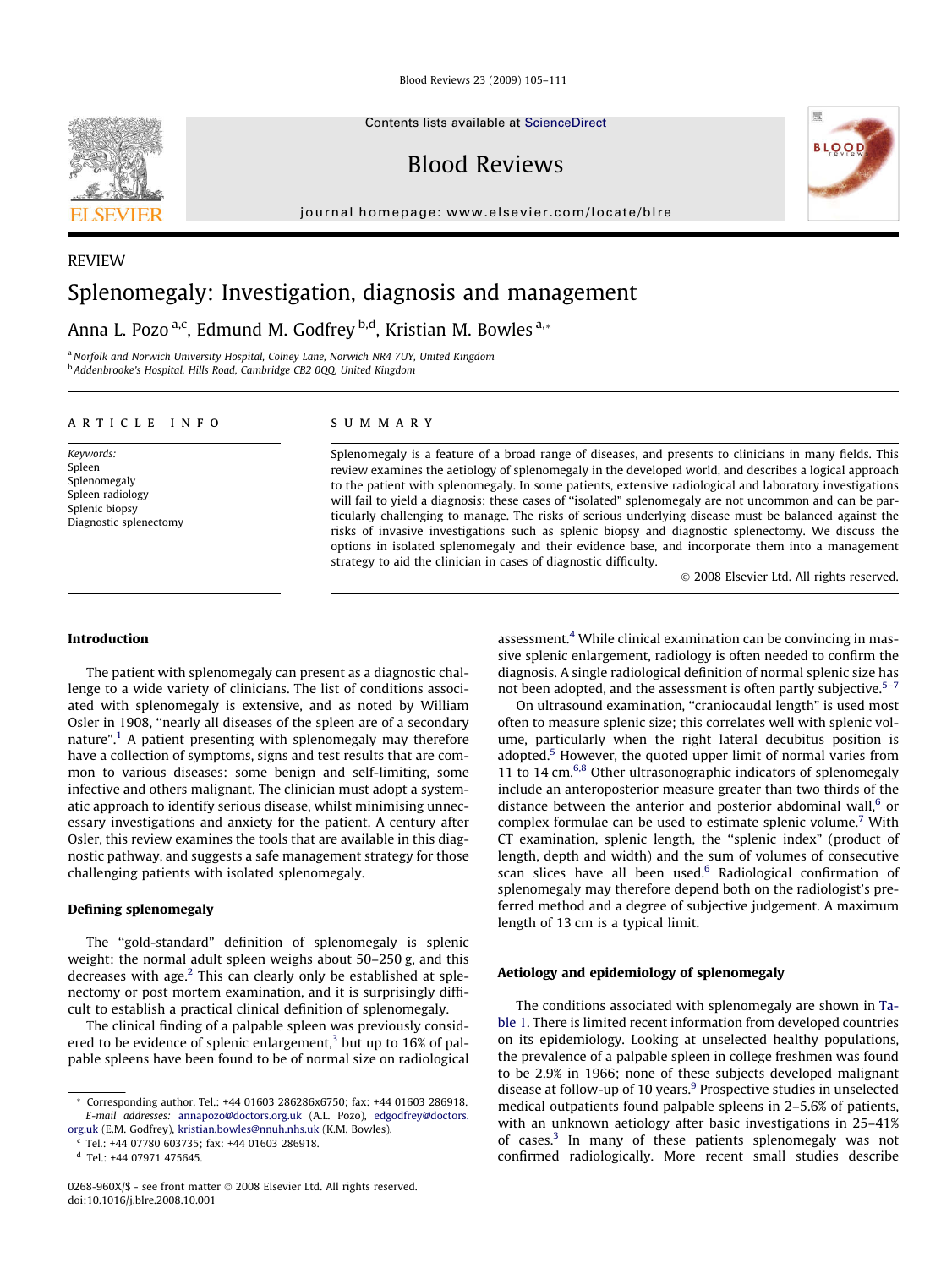<span id="page-1-0"></span>Diseases associated with splenomegaly.

| Category                      | Groups                    | Examples                                                                                                                                   |
|-------------------------------|---------------------------|--------------------------------------------------------------------------------------------------------------------------------------------|
| Infection                     | Acute<br>Subacute/chronic | Infectious mononucleosis, viral hepatitis,<br>septicaemia, typhoid, cytomeglalovirus,<br>toxoplasmosis<br>Tuberculosis, subacute bacterial |
|                               | Tropical/parasitic        | endocarditis, brucellosis, syphilis, HIV<br>Malaria, leishmaniasis, schistosomiasis                                                        |
| Haematological                | Myeloproliferative        | Myelofibrosis, chronic myeloid leukaemia<br>(CML), polycythaemia vera, essential<br>thrombocytosis                                         |
|                               | Lymphoma                  | Non-Hodgkin lymphoma (NHL), Hodgkin<br>lymphoma                                                                                            |
|                               | Leukaemia                 | Acute leukaemia, chronic lymphocytic<br>leukaemia (CLL), hairy cell leukaemia,<br>prolymphocytic leukaemia                                 |
|                               | Congenital                | Hereditary spherocytosis, thalassaemia,<br>HbSC disease                                                                                    |
|                               | Others                    | Autoimmune haemolysis, megaloblastic<br>anaemia                                                                                            |
| Congestive                    |                           | Cirrhosis, splenic/portal/hepatic vein<br>thrombosis or obstruction, congestive<br>cardiac failure                                         |
| Inflammatory                  | Collagen diseases         | Systemic lupus erythematosus, rheumatoid<br>arthritis (Felty's)                                                                            |
|                               | Granulomatous             | Sarcoidosis                                                                                                                                |
| Neoplastic                    |                           | Haemangioma, metastases (lung/breast<br>carcinoma, melanoma)                                                                               |
| Infiltrative<br>Miscellaneous |                           | Gaucher's disease, amyloidosis<br>Cysts                                                                                                    |

asymptomatic young men in whom significant, persistent splenomegaly was detected on clinical and radiological examination, with normal investigations including bone marrow, liver and rectal biopsies.<sup>10</sup> Since many of these patients remained well for over 10 years, there does seem to be a group of individuals with benign splenomegaly, but the prevalence is not clear.

The frequency and causes of splenomegaly have now been studied retrospectively in US hospital inpatients. $11-13$  The estimated incidence from 1963 to 1995 was 0.3% of admissions and a diagnosis was reached in 98%, but 12% required a diagnostic splenectomy[.11](#page-5-0) Of all patients with splenomegaly, haematological disease was found in 16–66%, hepatic disease in 9–41%, infectious disease in 9–36%, congestive or inflammatory disease in 4–10% and primary splenic disease (e.g. storage disease) in  $1-6\frac{\text{m}}{6}$ , 11–13 Within the haematological disorders, the most common diagnoses were lymphoma (16–44% of all splenomegaly), CML (8–29%), haemoglobinopathy (7–25%), CLL (0–20%) and myelofibrosis (9–16%).

The causes of splenomegaly vary between hospitals in the same country,[12](#page-5-0) but differences between developing and developed countries are even more striking. 11–45% of massive splenomegaly in Africa is due to Tropical Splenomegaly Syndrome of malarial origin, and up to 30% is due to schistosomiasis.[14](#page-5-0)

# Assessment of the patient with splenomegaly

Clinical assessment begins with a thorough history and examination. The history may elicit symptoms of pressure effects from the enlarged spleen, such as left hypochondrial discomfort or early satiety. There may be symptoms of cytopenias due to hypersplenism: a syndrome comprising splenomegaly; anaemia, leucopenia and/or thrombocytopenia; compensatory bone marrow hyperplasia; and improvement after splenectomy (if performed). General systemic symptoms such as fever, sweats, weight loss or lymphadenopathy suggest haematological, malignant, infectious or inflammatory disease. A thorough systemic enquiry is essential to recognise multi-system disorders such as the collagen diseases and sarcoidosis. The past medical history may suggest the cause of splenomegaly, though further investigations will be indicated if the presentation is unusual (e.g. massive splenomegaly in a patient with mild congestive cardiac failure). A family history should be carefully elicited, such as of malignancy or anaemia, while remembering that individuals with autosomal recessive conditions like Gaucher's disease often have no affected family members. Risk factors should be identified for liver disease, particularly alcohol intake, and for infectious diseases (travel, sexual contacts, intravenous drug use, exposure to animals and predisposition to infective endocarditis).

Physical examination will typically confirm palpable splenomegaly, depending on the degree of enlargement and body habitus. General examination may reveal fever, lymphadenopathy, anaemia, signs of hepatic or inflammatory disease, stigmata of endocarditis, or involvement of any other organ system. The difficulty with splenomegaly is that many signs and symptoms that may be elicited are common to various conditions. Most patients require at least preliminary laboratory and radiological investigations, as shown in Table 2. This list is not exhaustive, and additional investigations may be indicated by specific clinical findings.

Even if initial assessment does not identify the cause of splenomegaly, certain parameters may narrow the differential diagnosis. In studies of inpatients with splenomegaly, haematological diseases were positively associated with lymphadenopathy, massive splenomegaly and ''cytoses" (erythrocytosis, leucocytosis, thrombocytosis, marked left shift of the neutrophilic leucocytes or marked reticulocytosis).[12](#page-5-0) 84% of cases with progressive splenic enlargement were associated with haematological disease, predominantly malignancy.[11](#page-5-0) Infectious diseases showed positive associations with fever, and hepatic diseases with abnormal liver

#### Table 2

Initial investigations in the patient with splenomegaly.

| In most patients                                                                                                                                      | In selected patients (depending on clinical<br>features)                                                                        |
|-------------------------------------------------------------------------------------------------------------------------------------------------------|---------------------------------------------------------------------------------------------------------------------------------|
| Haematology<br>Full blood count<br>Peripheral blood film<br><b>ESR</b><br>Clotting screen                                                             | Direct antiglobulin test<br>Reticulocyte count<br>Malaria blood film<br>Haemoglobin electrophoresis/HPLC                        |
| Biochemistry<br>Urea and electrolytes<br>Liver function tests<br>C-reactive protein<br>Bone biochemistry<br>Serum LDH<br>Vitamin B12, red cell folate | Serum ACE<br>Serum protein electrophoresis<br>Urine Bence Jones protein                                                         |
| Microbiology<br>Monospot test<br>Serology: hepatitis B/C                                                                                              | Peripheral blood cultures<br>Sputum microscopy, culture and AAFB<br>Mantoux test<br>Serology: HIV, CMV, toxoplasmosis, brucella |
| Immunology<br>Auto-antibodies incl. ANA<br>Rheumatoid factor                                                                                          |                                                                                                                                 |
| Radiology<br>Ultrasound/CT abdomen<br>Plain chest radiograph                                                                                          | Ultrasound abdomen with duplex-Doppler studies<br>CT chest, abdomen and pelvis<br>Transthoracic/transoesophageal echocardiogram |
| <b>Bedside</b><br>Urine dipstick (protein,<br>blood)                                                                                                  |                                                                                                                                 |

ESR: erythrocyte sedimentation rate; HPLC: high-performance liquid chromatography; LDH: lactate dehydrogenase; ACE: angiotensin-converting enzyme; AAFB: acid and alcohol-fast bacilli; and ANA: anti-nuclear antibodies.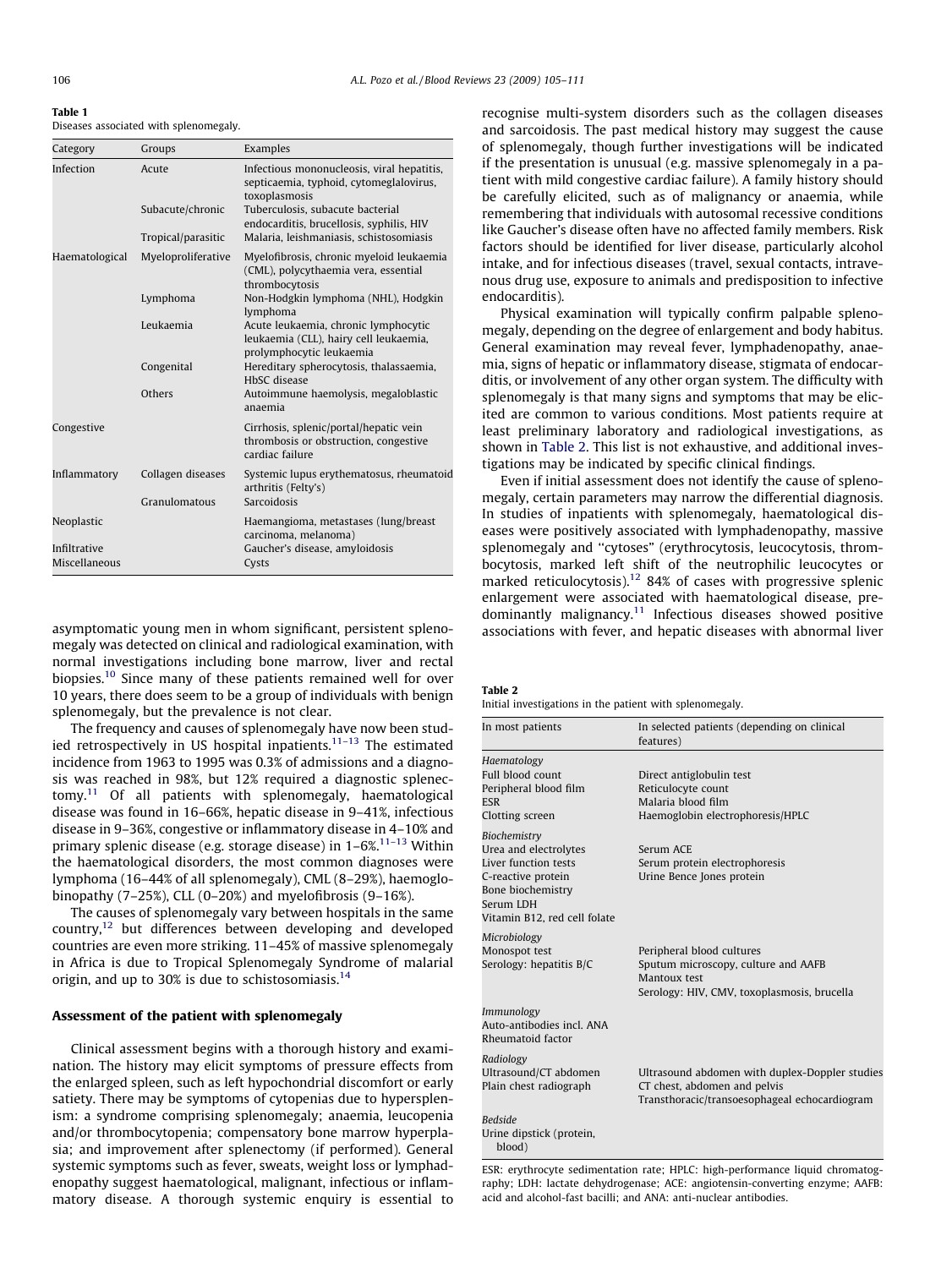function tests, hepatomegaly, and thrombocytopenia or leucopenia[.12](#page-5-0) All patients with the combination of splenomegaly and lymphadenopathy had serious associated diseases, most often haematological malignancy. While none of the associations are so specific that other diagnoses can be excluded, these features may nonetheless contribute to the clinician's overall diagnostic impression.

# Radiology of the spleen

Radiology has four major roles in the investigation of splenomegaly: confirmation of splenic size; evaluation of splenic architecture; assessment of other organs affecting the differential diagnosis; and in certain patients, radiologically-guided biopsy.

Even in palpable splenomegaly, radiological assessment is usually necessary to quantitate the abnormality, as discussed above. The main modalities used are ultrasound and CT (Fig. 1). Imaging also delineates the architecture of the enlarged spleen, and distinguishes between focal lesions, either single or multiple, and diffuse splenomegaly. Focal lesions may be neoplastic (lymphoma, metastasis, other tumours); infective (bacterial abscess, tuberculosis, histoplasmosis, fungal); vascular (haematoma, angioma); granulomatous (sarcoidosis) or cysts. In some conditions, clinical features and initial imaging will establish the diagnosis (e.g. a history of trauma and haematoma), but imaging findings specific to a single disease are uncommon. In the context of focal lesions for example, differentiation of malignant tumours from benign lesions can be impossible. $6,15$  Most commonly the spleen is diffusely enlarged, and specific findings must be sought elsewhere.

Important information is also gained from the characteristics of other tissues, and this will frequently dictate the imaging modality used. In liver disease, ultrasound will not only demonstrate hepatic echogenicity, but the use of duplex-Doppler parameters can iden-tify congestive splenomegaly.<sup>[16](#page-5-0)</sup> In malignant disease, CT is usually essential to identify enlarged lymph nodes, primary tumours or other metastases. Sarcoidosis, tuberculosis and other inflammatory disorders may also be suggested by patterns of multi-system involvement. Magnetic resonance imaging is used infrequently, but can be valuable for certain focal and diffuse abnormalities.<sup>[17](#page-5-0)</sup> For example, about 10% of patients with portal hypertension have splenic Gamna Gandy bodies on T2-weighted MRI.

In summary, the first-line choice of imaging modality varies between patients. Ultrasound is portable and does not involve ionising radiation. It will confirm the presence of splenomegaly, distinguish focal lesions from diffuse enlargement, and can support a diagnosis of congestive splenomegaly. CT is more reproducible, and evaluates other organs where a systemic disorder is suspected.

### Second-line investigations

In some patients, clinical assessment and/or first-line investigations will either reveal the diagnosis or direct subsequent diagnostic tests. For example, a peripheral blood film suggestive of myeloproliferative disease prompts a bone marrow biopsy and testing for the JAK2 V617F mutation. Immunophenotyping of abnormal peripheral blood cells confirms the diagnosis of some acute and chronic leukaemias. Identification of lymphadenopathy can be followed by biopsy, particularly where clinical features favour malignancy over self-limiting infection.

In those in whom findings from the initial assessment are nonspecific, the clinician must decide how intensively to investigate further. In most patients (except those who are young and asymptomatic with mild splenomegaly and no other findings), a bone marrow aspiration and trephine is a reasonable second-line investigation. This can reveal myeloproliferative or lymphoproliferative disorders, infectious or inflammatory disease such as tuberculosis, leishmaniasis and sarcoidosis. Liver biopsy can be considered if hepatic lesions are identified, if liver function tests are very abnormal, or if granulomatous disease is suspected.<sup>[18](#page-5-0)</sup>

The patient with splenomegaly sometimes remains undiagnosed despite undergoing the above. We will refer to such patients as having ''isolated splenomegaly", although other investigations may not be entirely normal (for example, there may be cytopenias or abnormal liver function tests). The management of these patients is considered in the remainder of this review.

#### The aetiology of isolated splenomegaly

Retrospective reviews of patients who have undergone diagnostic splenectomy are most informative in the aetiology of isolated splenomegaly. As these patients were felt to warrant diagnostic splenectomy, they are quite a different group from the asymptomatic young men with splenomegaly detected at routine examina-tions previously described.<sup>[9,10](#page-5-0)</sup> [Table 3](#page-3-0) shows the variable proportion of patients found to have haematological malignancy at diagnostic splenectomy:  $0-80\%$ <sup>19-25</sup> These patients had undergone extensive conventional investigations, including bone marrow biopsy and sometimes liver biopsy. Other common



Fig. 1. The use of CT in splenomegaly. (a) Contrast-enhanced axial CT image in a patient with hairy cell leukaemia. There is massive splenomegaly with antero-medial displacement of the left kidney. (b) Contrast-enhanced axial CT image in the venous phase. There is poor enhancement of the peripheral liver and a filling defect in the IVC (arrow). Contrast enhancement of the caudate lobe is preserved due to separate, direct drainage into the IVC. This is Budd–Chiari syndrome, one of the few causes of splenomegaly that has diagnostic imaging appearances.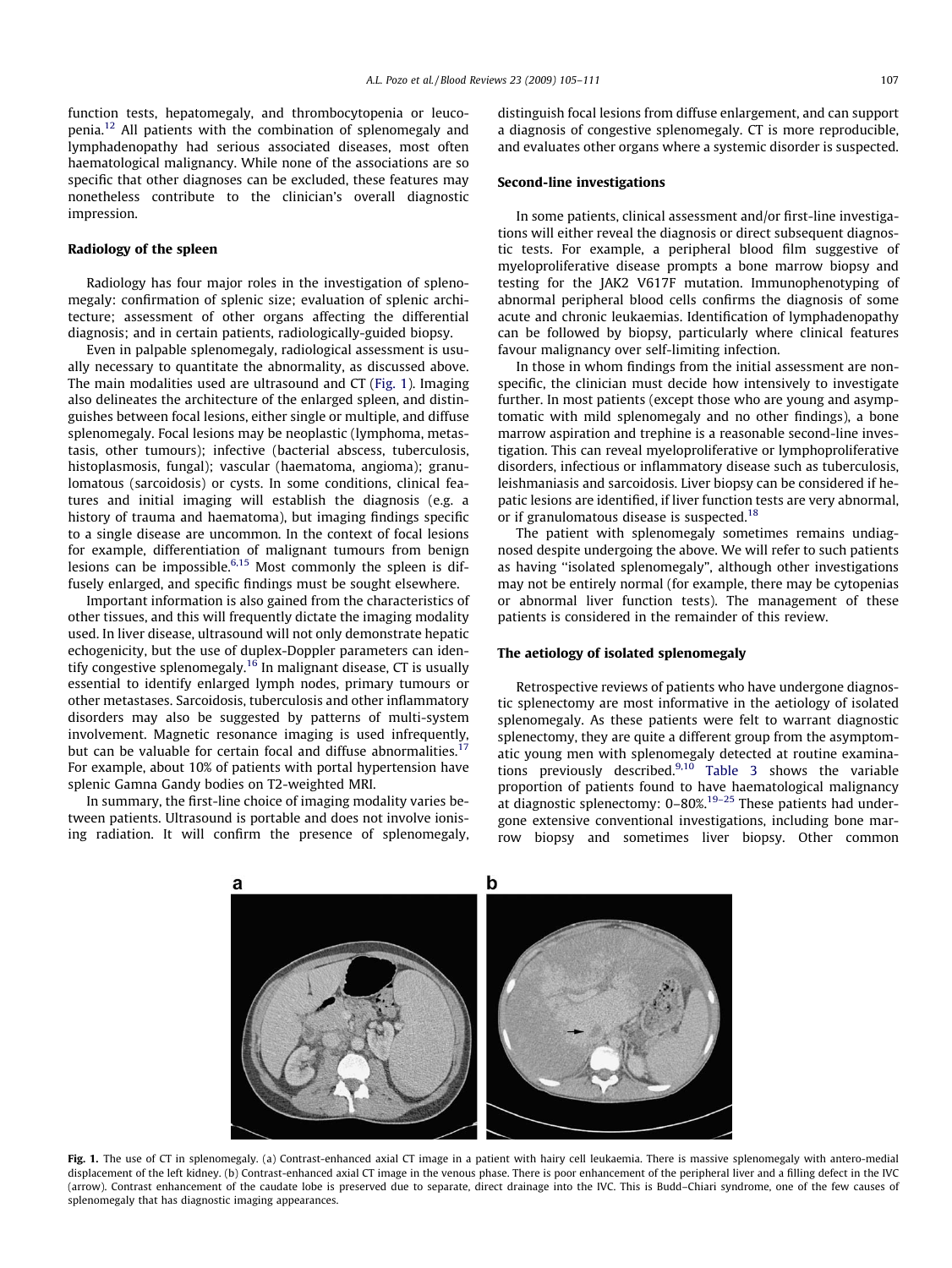<span id="page-3-0"></span>

|--|

|  |  | Findings at diagnostic splenectomy for splenomegaly. |  |  |
|--|--|------------------------------------------------------|--|--|
|--|--|------------------------------------------------------|--|--|

| Study                            | $\boldsymbol{n}$ | %<br>Haematological<br>malignancy                        | $%$ Non-<br>diagnostic |                                                            |
|----------------------------------|------------------|----------------------------------------------------------|------------------------|------------------------------------------------------------|
| Hermann<br>et al. $19$           | 52 31            |                                                          | $\Omega$               |                                                            |
| Goonewardene 13<br>et al $^{20}$ |                  | - 0                                                      | 54                     | 1 "Non-diagnostic" developed<br>lymphosarcoma at 21 months |
| Knudson<br>et al $^{21}$         | 28               | $\Omega$                                                 | 75                     | 1 "Non-diagnostic" found to<br>have lymphoma at 2 years    |
| Cronin et al. $^{22}$            | 10               | 80                                                       | 10                     |                                                            |
| Kraus et al. $^{23}$             |                  | 122 59 for<br>"splenomegaly"<br>33 for "splenic<br>mass" | 5                      |                                                            |
| Carr et al. $^{24}$              | 18               | 39                                                       | $\Omega$               |                                                            |
| Pottakat<br>et al. $25$          | 41               | 37                                                       | $\Omega$               | Study from India. Tuberculosis<br>in 12%                   |

diagnoses included ''congestive" splenomegaly, sarcoidosis and splenic cysts.

Most early studies described patients in whom no diagnosis was made at splenectomy. Dacie et al. followed up 10 such patients with neutropenia, thrombocytopenia, anaemia and gross splenic enlargement, in whom splenic histology showed no evidence of overt lymphoma. Nine years later, four had developed malignant lymphomas, while the others showed no related disease.<sup>[26](#page-5-0)</sup> In contrast, other studies of similar patients found that very few developed lymphoma, with up to 60% remaining healthy after splenectomy and prolonged follow-up. $21$  This particularly applied to young patients (mean age 28 years), who had mild cytopenias but were asymptomatic, and often had a recent history of infection.

There are a few recent reports of the findings in unselected patients undergoing diagnostic splenectomy.<sup>23–25</sup> These show more clearly the types of haematological malignancy found. In a study of 122 patients, the commonest diagnoses were marginal zone lymphoma (17% of diagnostic splenectomies for splenomegaly); large B-cell lymphoma (10% of splenectomies for splenomegaly; 29% of splenectomies for splenic mass); and follicular lymphoma (2% of splenomegaly).<sup>[23](#page-5-0)</sup> Compared to earlier series, those from the last decade have much lower rates of splenectomy failing to yield a diagnosis:  $0-5\frac{23-25}{2}$  The difference could be interpreted as suggesting that most of the earlier ''non-diagnostic" splenectomies would have a diagnosis made by modern histological and/or molecular techniques. Some could have had a lymphoma that was not detected histologically, with a long remission induced by splenectomy as a therapeutic procedure.<sup>[24](#page-5-0)</sup> However, indications for splenectomy have changed over time, and many of the ''nondiagnostic" procedures performed previously may now not be performed at all (if patients are young and asymptomatic, for example).<sup>[21,24](#page-5-0)</sup>

In summary, while there is a significant rate of identifying lymphoma at diagnostic splenectomy, many patients presenting with isolated splenomegaly and non-diagnostic preliminary investigations will not have malignancy. Other factors must guide subsequent management, for which there are three principal options: watchful waiting, splenic biopsy and diagnostic splenectomy.

## ''Watch and wait'' strategy

There is unfortunately little evidence indicating what factors suggest benign self-limiting disease, or ''idiopathic" splenomegaly. In early studies of diagnostic splenectomy, no clinical or laboratory findings predicted which patients would have lymphoma rather than idiopathic splenomegaly. $27$  Generally, young asymptomatic patients with a recent history of infection had no serious disease at splenectomy or follow-up, even in the presence of mild cytopenias. $^{21}$  $^{21}$  $^{21}$ In more recent studies reporting higher rates of lymphoma, all patients were symptomatic prior to splenectomy.<sup>24</sup> It is also important to note that while some patients with isolated splenomegaly will have a low-grade lymphoproliferative disorder, in many cases no treatment would be indicated unless the patient is symptomatic.

Patients in whom it may be reasonable to adopt a watch and wait strategy include those who are young, with mild splenomegaly. They should be well with no constitutional symptoms such as fever, weight loss or night sweats, unless these are of short duration and there is a strong suspicion of acute viral illness. There should be no symptoms suggesting disease in other systems such as the chest or gut. Lymphadenopathy should be minimal, unless biopsy has shown convincing reactive histology. The blood count could be normal, show very mild cytopenias, mild neutrophilia or thrombocytosis with a reactive blood film picture, or a polyclonal lymphocytosis. In these selected patients it may be appropriate to monitor the patient and the spleen size over the course of weeks to months.

If there is progressive splenic enlargement, new symptoms or clinical signs, or progressive blood count abnormalities, then the patient should be reassessed. Preliminary investigations should be repeated, and if the diagnosis remains unclear the abnormal spleen may need direct assessment. The options here are splenic biopsy and diagnostic splenectomy.

# Splenic biopsy

Two techniques have been described for biopsy of the spleen: fine-needle aspiration (FNA) and core biopsy. Splenic FNA was first reported in 1916 in the diagnosis of leishmaniasis, and has now been used in the staging of malignancy,<sup>[28,29](#page-5-0)</sup> in the evaluation of focal splenic lesions and diffuse splenomegaly.<sup>15,30-34</sup> It can diagnose infectious diseases such as tuberculosis, malaria, and fungal infections, and non-infectious diseases including sarcoidosis, amyloidosis and storage disorders. $30,31$  Overall the procedure seems safe, many studies reporting no complications.<sup>[15,28,32,33](#page-5-0)</sup> Others have described transient pain in up to 10%, bleeding (1–3% in large studies), and occasional pneumothorax and need for splenectomy.<sup>29,34</sup>

Sensitivity and specificity rates of splenic FNA are not frequently reported because limited numbers of patients undergo a further biopsy, diagnostic splenectomy or post mortem examination to establish whether the correct diagnosis was made on FNA. A study in which 21 cases had subsequent histological confirmation found a sensitivity of 68.8% and specificity of 100%; another series of 78 patients reported rates of 86.4% and 97.5%, respec-tively.<sup>[32,34](#page-5-0)</sup> However, there is considerable heterogeneity between studies in the types of lesion biopsied, and in whether the patients studied had a pre-existing malignant diagnosis; other studies do not specify this information. These factors have a significant impact on the clinical utility of splenic FNA, which therefore varies widely: for example, rates of biopsies being inadequate for diagno-sis vary from 1.3% to 34% in published series.<sup>[28,30](#page-5-0)</sup> Overall, splenic FNA seems most useful in patients with focal splenic lesions, where malignancy can often be distinguished from benign disease,<sup>28</sup> but much less helpful in the investigation of undiagnosed diffuse splenomegaly.<sup>[33](#page-5-0)</sup>

The problem of false-negative results is greatest in the diagnosis of NHL and Hodgkin lymphoma; indeed, the question of whether lymphoma can be reliably diagnosed on FNA has been debated be-fore, typically in relation to lymph nodes.<sup>[35,36](#page-5-0)</sup> Sampling error or the co-existence of benign and malignant cells can cause confusion between reactive and neoplastic lesions. If sufficient material is obtained, immunophenotyping by flow cytometry and immunocytochemistry can be employed; these techniques have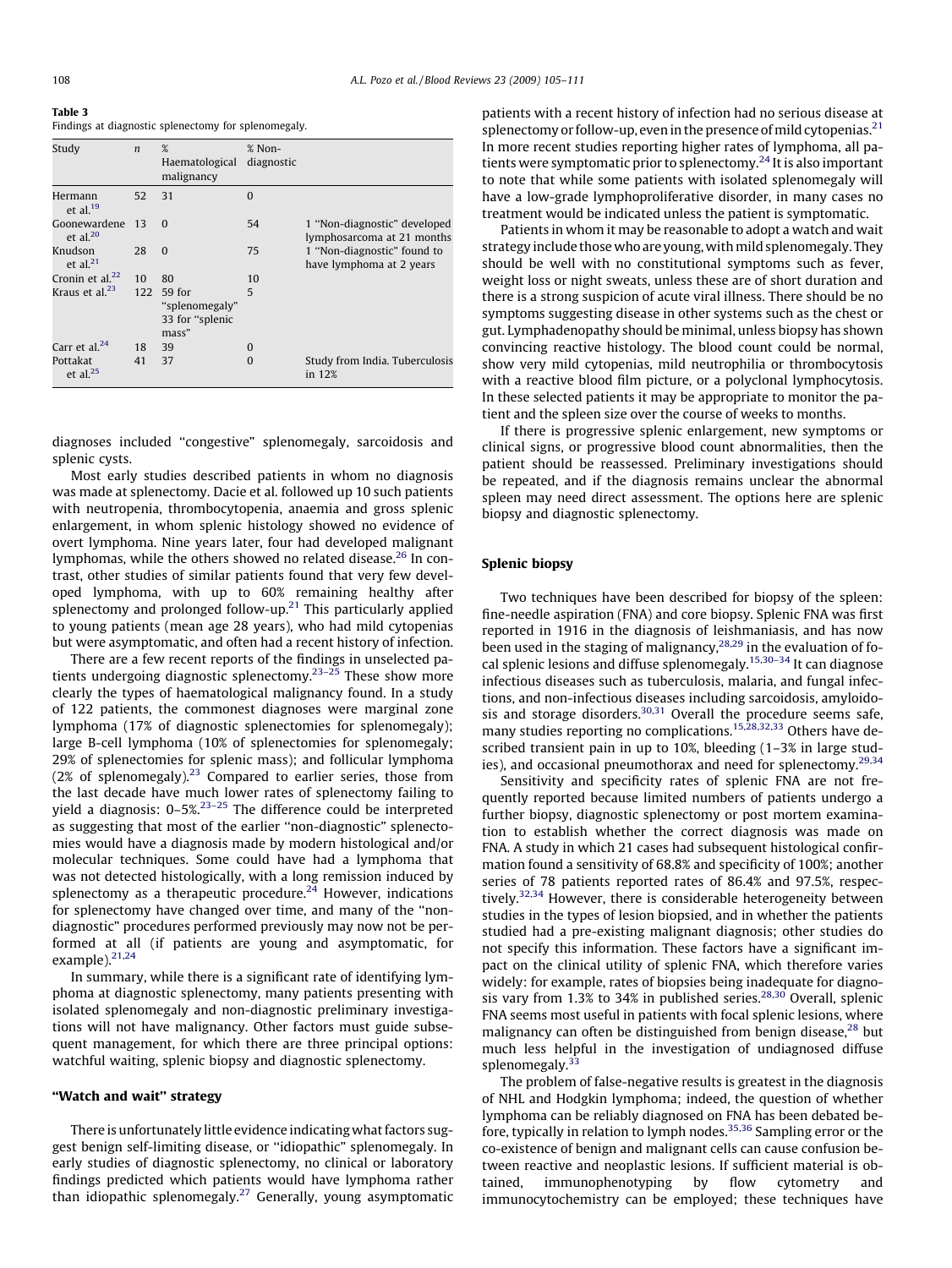improved the discrimination between different histological subtypes of lymphoma with splenic FNA[.37](#page-5-0) However, FNA is still unreliable in the diagnosis of Hodgkin lymphoma and T-cell lymphomas, in grading follicular NHL, and in differentiating transformation of follicular lymphoma from diffuse large B-cell lymphoma[.29,35,36](#page-5-0)

These limitations are illustrated by a recent study of 156 splenic biopsies (83.9% FNA alone; others had an additional core biopsy).<sup>[29](#page-5-0)</sup> Seventeen patients had false-negative findings, of which 13 had lymphoma. The accuracy of FNA for diagnosing NHL was 84%, but only 69% of lymphomas could be subclassified despite flow cytometry, surface marker studies and immunostaining. The sensitivity for diagnosing Hodgkin lymphoma was 50%.

Overall, while FNA can suggest and sometimes confirm a diagnosis, a negative result clearly does not exclude pathology. Any non-diagnostic, suspicious or negative biopsy should be followed by another diagnostic procedure, particularly if there is a clinical suspicion of lymphoma.

Splenic core biopsy has been used more recently.<sup>38-43</sup> The technique was described in 1985 in 32 patients who required staging of lymphoma, investigation of systemic symptoms or splenomeg-aly.<sup>[38](#page-5-0)</sup> Bleeding was a complication in four patients (12.5%), requiring splenectomy in one, with slight or moderate pain in 50%. Smaller needles have been used since, and while bleeding is reported in up to 10% in some recent series,<sup>39</sup> many others report no complications.[40–42](#page-5-0) An Italian multi-centre review of 398 splenic biopsies found no difference in complication rates between core and FNA biopsies.<sup>43</sup> Core biopsy has been used to diagnose a wide range of infectious, benign and malignant conditions (Fig. 2). Specimens are adequate for diagnosis in up to 90%, often permitting subtyping of lymphomas, but false-negative results do still occur.<sup>39-41</sup> The Italian study found similar diagnostic accuracy for splenic core biopsy and FNA overall (88.3% and 84.9%, respectively), but better accuracy for the diagnosis of lymphoma with core biopsy than FNA (90.9% and  $68.5\%$ ).<sup>[43](#page-5-0)</sup>

When considering the place of core biopsy in the investigation of isolated splenomegaly, the studies share many limitations with those of FNA: patient numbers are small, many look at focal splenic lesions rather than splenomegaly, and many patients already have a malignant diagnosis. Overall, both techniques represent a safe option for patients with isolated splenomegaly who require a diagnosis, potentially avoiding diagnostic splenectomy. Experience with core biopsy is more limited, but it has advantages if lymphoma is suspected.

## Diagnostic splenectomy

The yield of diagnostic splenectomy has been discussed above. The use of this procedure has declined as other modalities of diagnosis have improved, and there are consequently very few recent data on complication rates specific to diagnostic surgery. One recent study from India reported a 41% incidence of postoperative complications and 2.4% mortality.[25](#page-5-0) Elective splenectomy is now most often performed therapeutically for non-malignant disease, but splenectomy in the context of splenomegaly has traditionally been considered a riskier procedure. Early studies of splenectomy for massive splenomegaly demonstrated complication rates of up to 56% and mortality rates up to  $14.7\%$ .<sup>[44](#page-5-0)</sup> A retrospective review of 135 splenectomies for haematological malignancy in 1996 found a complication rate of 63% for patients with spleens weighing more than 2000 g, and 29% for those less than 2000 g. $45$ 

Recent studies report more positive outcomes. Laparoscopic splenectomy was previously contraindicated in splenomegaly, but its use is now widespread and associated with lower morbidity, transfusion rate and shorter hospital stay than open splenectomy[.46](#page-6-0) When compared to laparoscopic splenectomy for normal-sized spleens, some studies have found no difference in transfusion rate, length of stay, severe morbidity or rate of conversion to open splenectomy for enlarged spleens, although accessory incisions are needed more frequently. $4^{\frac{1}{7}}$  "Massive" splenomegaly has been associated with increased morbidity: a study in 2003 found that splenic weights over 1000 g were associated with significantly longer postoperative stays, higher conversion rates, and a 14-fold greater risk of postoperative complications.<sup>48</sup> Nonetheless, others describe increasing success with laparoscopic splenectomy in this situation, with the conversion rate falling from 33% prior to 1999 to 0% in 2004 and 2005, and no reoperations or mortality[.49](#page-6-0) This also reflects introduction of the hand-assisted laparoscopic splenectomy (HALS) technique, which facilitates mobilisation and removal of the spleen without morcellation (par-ticularly important in diagnostic splenectomy).<sup>[50,51](#page-6-0)</sup>

In recent studies specific to splenectomy with splenomegaly, complication rates of 6–22% and minimal perioperative mortality have been reported.<sup>[50,51](#page-6-0)</sup> There are few data concerning long-term follow-up, and since splenectomy carries a risk of infection, this is important when considering diagnostic splenectomy in a previously healthy individual. In 1996 a review of 6942 patients, with a median follow-up of 6.9 years after splenectomy for any indication, found a 3.2% incidence of infection and 1.4% mortality rate.<sup>[52](#page-6-0)</sup> These rates have fallen over time because of vaccination and prophylactic antibiotic regimens, and a more recent study of splenectomy for immune thrombocytopenic purpura identified no life-threatening infections after 434 patient-years of follow-up. $53$ 

It is worth considering whether splenectomy could bring benefits other than reaching a diagnosis. Splenectomy reverses the cytopenias associated with hypersplenism, regardless of underlying cause. $24,25$  In haematological disease, splenectomy has also been used for palliation in symptomatic massive splenomegaly, and to induce remission in primary splenic lymphoma.<sup>[54](#page-6-0)</sup> However, improved diagnostic and chemotherapeutic strategies have re-



Fig. 2. Splenic core biopsy from a 69-year old patient with unexplained massive splenomegaly. (a) H&E stain showing a monomorphous population of lymphoid cells. (b) Immunostaining for CD20 (strongly positive). The diagnosis here was splenic marginal zone lymphoma. Images courtesy of Dr. T. Barker.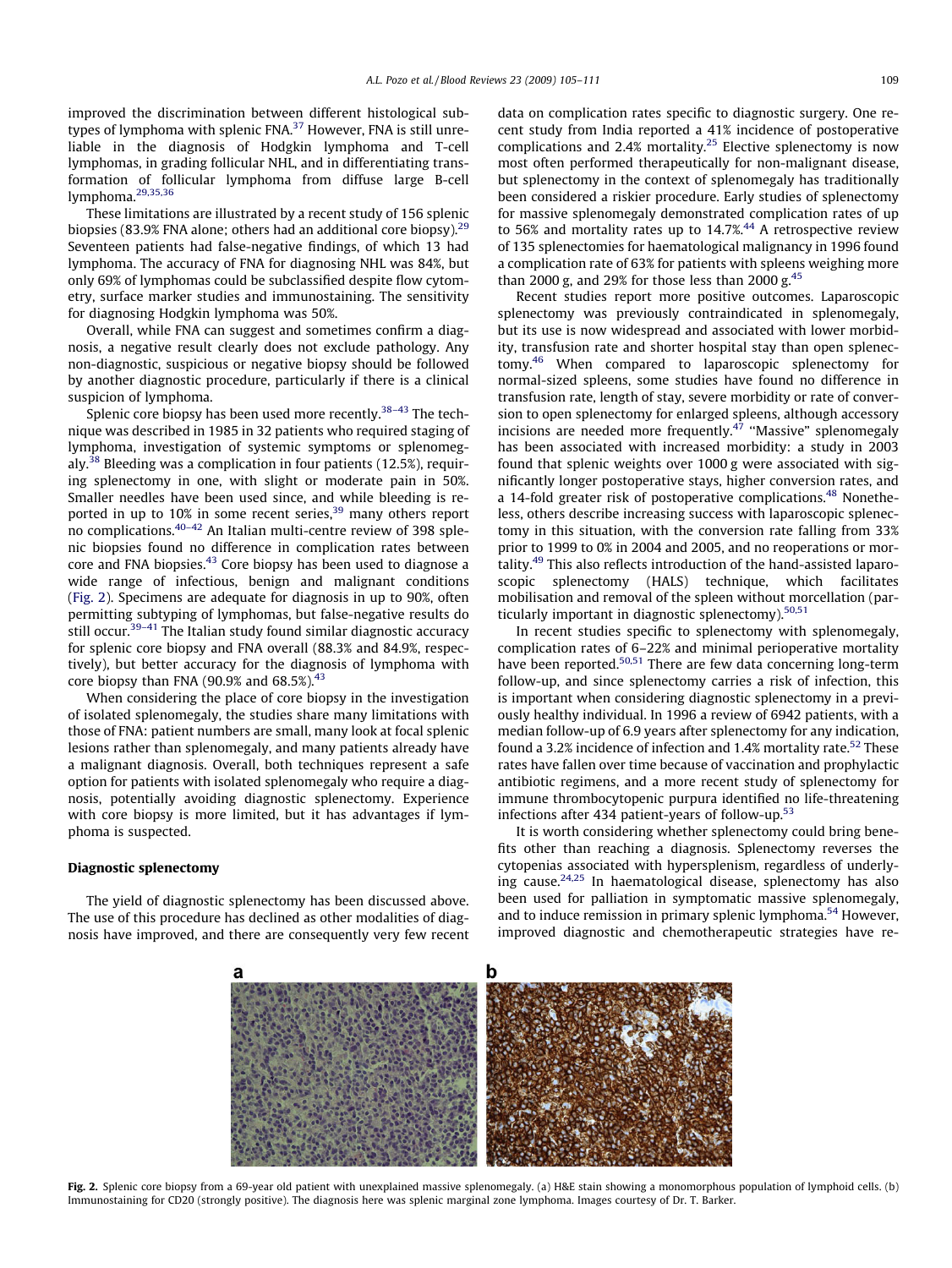<span id="page-5-0"></span>duced its use in lymphoma staging and treatment of diseases such as hairy cell leukaemia. The number of patients in whom the benefits of a diagnostic splenectomy truly outweigh the risks is relatively small. The procedure should only be considered in those in whom splenic biopsy is contraindicated or non-diagnostic and in whom a diagnosis is essential, especially in the presence of severe symptoms or cytopenias.

# Conclusions

It is difficult to establish an evidence-based management strategy for the patient with splenomegaly, but certain conclusions are clear. The finding of splenomegaly should always be taken seriously, but the urgency of diagnosis depends on the individual clinical picture. Some patients with isolated splenomegaly will never develop signs of serious disease, and a ''watch and wait" strategy can be advocated if there are no concerning features. In others a diagnosis becomes essential, and splenic biopsy is increasingly used in this situation to evaluate splenic pathology with minimal risk. Where this procedure is not available or non-diagnostic, the clinician must carefully review the differential diagnosis, clinical features and investigations, before deciding whether the benefits of diagnostic splenectomy outweigh the potential risks.

#### Practice points

The evaluation of splenomegaly hinges on a comprehensive clinical assessment, which guides the intensity of subsequent investigations.

Isolated splenomegaly can be associated with malignancy, but many patients develop no serious disease after long-term follow-up and watchful waiting is often appropriate.

Splenic biopsy is a safe, effective procedure for patients who require a diagnosis despite first- and second-line investigations. Diagnostic splenectomy carries more risk and should only be considered in patients with significant symptoms and/or hypersplenism.

#### Conflicts of interest statement

None declared.

#### References

- 1. Osler W. Discussion on splenic enlargements other than leukaemic. Brit Med J 1908;ii:1151–8.
- 2. Neiman RS, Orazi A. Disorders of the spleen. 2nd ed. Philadelphia, London: Saunders; 1999.
- 3. Schloesser LL. The diagnostic significance of splenomegaly. Am J Med Sci 1963;245:84–90.
- 4. Arkles LB, Gill GD, Molan MP. A palpable spleen is not necessarily enlarged or pathological. Med J Aust 1986:145:15-7.
- 5. Lamb PM, Lund A, Kanagasabay RR, Martin A, Webb JAW, Reznek RH. Spleen size: how well do linear ultrasound measurements correlate with threedimensional CT volume assessments? Brit J Radiol 2002;75:573–7.
- 6. Robertson F, Leander P, Ekberg O. Radiology of the spleen. Eur Radiol 2001;11:80–95.
- 7. Yetter EM, Acosta KB, Olson MC, Blundell K. Estimating splenic volume: sonographic measurements correlated with helical CT determination. AJR 2003;181:1615–20.
- 8. Peddu P, Shah M, Sidhu PS. Splenic abnormalities: a comparative review of ultrasound, microbubble-enhanced ultrasound and computed tomography. Clin Radiol 2004;59:777–92.
- 9. Ebaugh Jr FG, McIntyre OR. Palpable spleens: ten-year follow-up. Ann Intern Med 1979;90:130–1.
- 10. Hesdorffer CS, Macfarlane BJ, Sandler MA, Grant SC, Ziady F. True idiopathic splenomegaly - a distinct clinical entity. Scand J Haematol 1986;37:310-5.
- 11. O'Reilly RA. Splenomegaly in 2505 patients at a large university medical centre from 1913 to 1995. 1963 to 1995:449 patients. West J Med 1998;169:88–97.
- 12. Swaroop J, O'Reilly RA. Splenomegaly at a university hospital compared to a nearby county hospital in 317 patients. Acta Haematol 1999;102:83-8.
- 13. O'Reilly RA. Splenomegaly at a United States county hospital: diagnostic evaluation of 170 patients. Am J Med Sci 1996;312:160-5.
- 14. Lowenthal MN, Hutt MSR, Jones IG, Mohelsky V, O'Riordan EC. Massive splenomegaly in Northern Zambia. I. Analysis of 344 cases. Trans Royal Soc Trop Med Hyg 1980;74:91–8.
- 15. Solbiati L, Bossi MC, Bellotti E, Ravetto C, Montali G. Focal lesions in the spleen: sonographic patterns and guided biopsy. AJR 1983;140:59-65.
- 16. Tincani E, Cioni G, D'Alimonte P, et al. Value of the measurement of portal flow velocity in the differential diagnosis of asymptomatic splenomegaly. Clin Radiol 1997;52:220–3.
- 17. Elsayes KM, Narra VR, Mukundan G, Lewis Jr JS, Menias CO, Heiken JP. MR imaging of the spleen: spectrum of abnormalities. Radiographics 2005;25:967–82.
- 18. Hegarty JE, Williams R. Liver biopsy: techniques, clinical applications, and complications. Brit Med J 1984;288:1254-6.
- 19. Hermann RE, DeHaven KE, Hawk WA. Splenectomy for the diagnosis of splenomegaly. Ann Surg 1968;168:896–900.
- 20. Goonewardene A, Bourke JB, Ferguson R, Toghill PJ. Splenectomy for undiagnosed splenomegaly. Brit J Surg 1979;66:62-5.
- 21. Knudson P, Coon W, Schnitzer B, Liepman M. Splenomegaly without an apparent cause. Surg Gynecol Obst 1982;155:705–8.
- 22. Cronin CC, Brady MP, Murphy C, Kenny E, Whelton MJ, Hardiman C. Splenectomy in patients with undiagnosed splenomegaly. Postgrad Med J 1994;70:288–91.
- 23. Kraus MD, Fleming MD, Vonderheide RH. The spleen as a diagnostic specimen. Cancer 2001;91:2001–9.
- 24. Carr JA, Shurafa M, Velanovich V. Surgical indications in idiopathic splenomegaly. Arch Surg 2002;137:64-8.
- 25. Pottakkat B, Kashyap R, Kumar A, Sikora SS, Saxena R, Kapoor VK. Redefining the role of splenectomy in patients with idiopathic splenomegaly. ANZ J Surg 2006;76:679–82.
- 26. Dacie JV, Galton DAG, Gordon-Smith EC, Harrison CV. Non-tropical 'idiopathic splenomegaly': a follow-up study of ten patients described in 1969. Brit J Haematol 1978;38:185-93.
- 27. Long JC, Aisenberg AC. Malignant lymphoma diagnosed at splenectomy and idiopathic splenomegaly. A clinicopathologic comparison. Cancer A clinicopathologic comparison. Cancer 1974;33:1054–61.
- 28. Cavanna L, Lazzaro A, Vallisa D, Civardi G, Artiolo F. Role of image-guided fineneedle aspiration biopsy in the management of patients with splenic metastasis. World J Surg Oncol 2007;5:13.
- 29. Tam A, Krishnamurthy S, Pillsbury EP, et al. Percutaneous image-guided splenic biopsy in the oncology patient: an audit of 156 consecutive cases. *J Vasc Interv* Radiol 2008;19:80–8.
- 30. Venkataramu NK, Gupta S, Sood BP, et al. Ultrasound guided fine needle aspiration biopsy of splenic lesions. Brit J Radiol 1999;72:953–6.
- 31. Kumar PV, Monabati A, Raseki AR, et al. Splenic lesions: FNA findings in 48 cases. Cytopathology 2007;18:151–6.
- 32. Siniluoto T, Paivansalo M, Tikkakoski T, Apaja-Sarkkinen M. Ultrasound-guided aspiration cytology of the spleen. Acta Radiol 1992;33:137–9.
- 33. Lishner M, Lang R, Hamlet Y, et al. Fine needle aspiration biopsy in patients with diffusely enlarged spleens. Acta Cytol 1996;40:196-8.
- 34. Zeppa P, Vetrani A, Luciano L, et al. Fine needle aspiration biopsy of the spleen. A useful procedure in the diagnosis of splenomegaly. Acta Cytol 1994;38:299–309.
- 35. Young NA, Al-Saleem TI, Ehya H, Smith MR. Utilization of fine-needle aspiration cytology and flow cytometry in the diagnosis and subclassification of primary and recurrent lymphoma. Cancer 1998;84:252-61.
- 36. Meda BA, Buss DH, Woodruff RD, et al. Diagnosis and subclassification of primary and recurrent lymphoma. The usefulness and limitations of combined fine-needle aspiration cytomorphology and flow cytometry. Am J Clin Pathol 2000;113:688–99.
- 37. Zeppa P, Picardi M, Marino G, et al. Fine-needle aspiration biopsy and flow cytometry immunophenotyping of lymphoid and myeloproliferative disorders of the spleen. Cancer 2003;99:118–27.
- 38. Lindgren PG, Hagberg H, Eriksson B, Glimelius B, Magnusson A, Sundstrom C. Excision biopsy of the spleen by ultrasonic guidance. Brit J Radiol 1985;58:853–7.
- 39. Lieberman S, Libson E, Maly B, Lebensart P, Ben-Yehuda D, Bloom AI. Imagingguided percutaneous splenic biopsy using a 20- or 22-gauge cutting-edge core biopsy needle for the diagnosis of malignant lymphoma. AJR 2003;181:1025–7.
- 40. Muraca S, Chait PG, Connolly BL, Baskin KM, Temple MJ. US-guided core biopsy of the spleen in children. Radiology 2001;218:200–6.
- 41. Keogan MT, Freed KS, Paulson EK, Nelson RC, Dodd LG. Imaging-guided percutaneous biopsy of focal splenic lesions: update on safety and effectiveness. AJR 1999;172:933–7.
- 42. Lopez JI, Del Cura JL, De Larrinoa AF, Gorrino O, Zabala R, Bilbao FJ. Role of ultrasound-guided core biopsy in the evaluation of spleen pathology. APMIS 2006;114:492–9.
- 43. Civardi G, Vallisa D, Berte R, et al. Ultrasound-guided fine needle biopsy of the spleen: high clinical efficacy and low risk in a multicenter Italian study.  $Am J$ Hematol 2001;67:93–9.
- 44. Johnson HA, Deterling RA. Massive splenomegaly. Surg Gynecol Obst 1989;168:131–7.